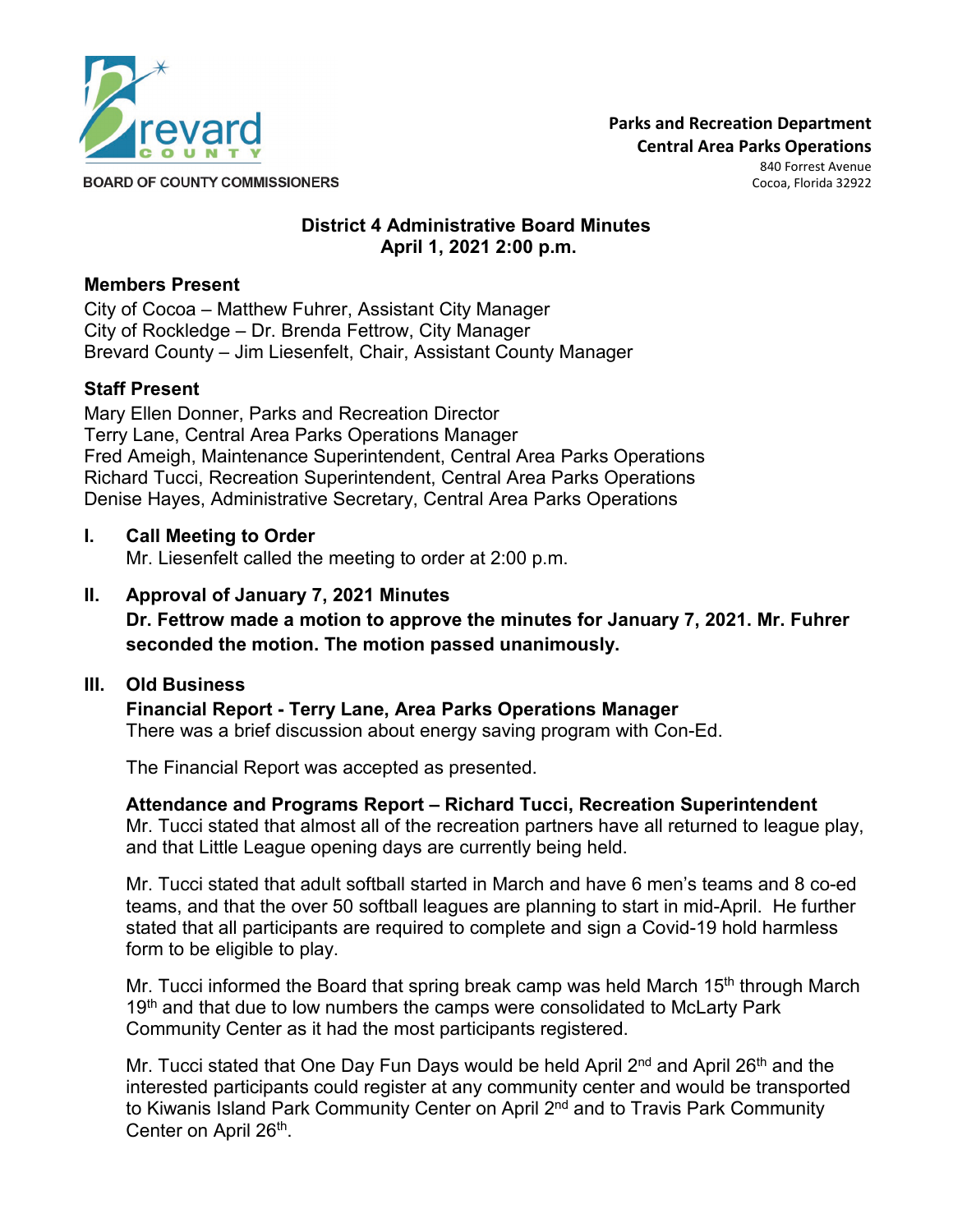Mr. Tucci informed the Board that indoor facility rentals were down in numbers, but outdoor facility rentals remained steady.

Mr. Tucci stated that Central Area Parks Operations was continuing to provide free Movies in the Park and the attendance was increasing. He further stated that the upcoming movies were: "Shrek", Friday, April 16<sup>th</sup> at Mitchell Ellington Park from 8:00 p.m. to 9:30 p.m.; "Trolls World Tour", Friday, May 7<sup>th</sup> at McLarty Park from 8:30 p.m. to 10:30 p.m., and that during the summer, staff is planning to host one or two Flick and Floats at McLarty Park pool.

Mr. Tucci stated that staff was looking into having a summer series of family friendly Music in the Park concerts and would provide updates at the next Board meeting.

Mr. Tucci stated the Seussical event was held at McLarty Park on Saturday, March 13<sup>th</sup> in the afternoon and the "Grinch" was shown that night in the park. The event had a successful turn out.

Mr. Tucci informed the Board that Central Area Parks Operations and Cocoa Little League partnered to host a Flashlight Easter Egg Hunt at Stradley Park on Saturday, March 27<sup>th</sup> and had over 300 participants.

Mr. Tucci stated that staff was holding a cardboard boat race at the McLarty Park pool on Saturday, April 10<sup>th</sup> and invited the Board to come out and participate.

Mr. Tucci informed the Board that the community centers were back to almost normal attendance and that Center for Disease Control Covid-19 State guidelines were still being followed.

Mr. Tucci stated that staff is looking into providing a Mommy Boot Camp program that has been successful on Merritt Island. He further stated that arts and crafts would be provided to the children while the moms were exercising.

Mr. Lane informed the Board that Central Area Parks Operations was looking for summer staff including lifeguards, due to a major shortage in lifeguards.

Dr. Fettrow asked that a flyer be sent to her advertising the need for summer staff and lifeguards and that she would put it up for City of Rockledge employees to see.

**Parks Maintenance Report - Fred Ameigh - Parks Maintenance Superintendent** Mr. Ameigh stated that projects coming up were new playgrounds for Cocoa West Recreation Complex, Fern and Prospect Park, and McKnight Family Sports Complex.

Mr. Ameigh stated that staff was in the process of obtaining proposals for asphalt for the parking area, and new roof for the community center at McLarty Park.

Mr. Ameigh informed the Board that the pod at Riverwalk A Family Park had been moved to the south west corner of property.

Mr. Ameigh informed the Board that new swings were going to be installed at Dr. Joe Lee Smith Park.

**Other**

None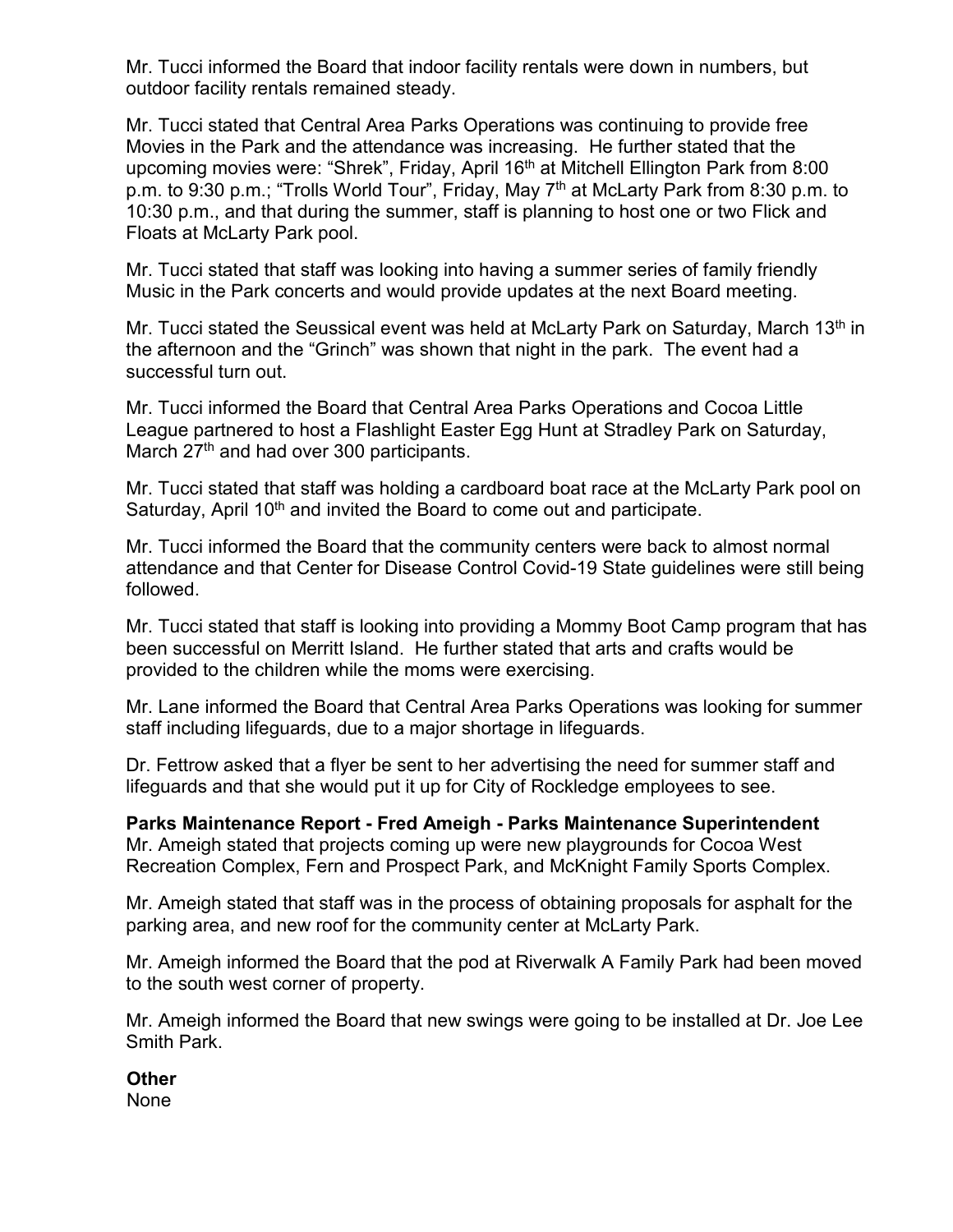#### **IV. New Business**

#### **Parks Projects Update**

Mr. Lane distributed a Fiscal Year 20/21 amended Balance Forward Capital Improvements projects list to Board.

Mr. Lane asked Board to communicate the Cities' priorities to him for future projects that were not already on the list or needed to be adjusted.

Mr. Ameigh added that the outdoor basketball court at Travis Park was going to be renovated soon in addition to adding new lighting in the gymnasium.

#### **Board Reports**

#### **City of Cocoa** – **Matthew Fuhrer**

Mr. Fuhrer stated April 17<sup>th</sup> would be the City of Cocoa's budget workshop and that parks would be discussed at the workshop, and that he could provide the City's list of priorities after the workshop.

City of Cocoa would be hosting some concerts throughout the year, a car show on April 10th, and the  $4<sup>th</sup>$  of July event in Riverfront Park depending on the state of the pandemic.

A new police chief may be named in the next week.

Mrs. Donner asked about the status of the Lee Wenner Park fishing pier.

Mr. Fuhrer stated the City had submitted a Florida Inland Navigation District (FIND) grant for project.

The Lee Wenner Park boat ramp was being renovated, new launching piers were being built, and the parking lot was going to be reconfigured under this year's FIND grant.

# **City of Rockledge – Dr. Brenda Fettrow**

The City or Rockledge was planning the Annual  $4<sup>th</sup>$  of July picnic to be held at McLarty Park.

The 911 Remembrance Program was in the planning stages and would be held at the Civic Hub.

Dr. Fettrow stated that rental facilities were opening up following CDC protocols.

The City of Rockledge is partnering with Brevard County Emergency Management through a Memorandum of Understanding to provide Covid-19 vaccinations in the City.

Mrs. Donner informed Dr. Fettrow that she received a telephone call from Kevin, with Business Flair asking for a masterplan for McKnight Family Sports Complex.

Dr. Fettrow stated the City has been working with Business Flair and are looking at expanding the McKnight Family Sports Complex as well as the downtown business area on Barton Boulevard.

# **Brevard County – Mary Ellen Donner**

Mrs. Donner stated that parent-tot levels 1, 2 and 3 swimming lessons will be offered this summer, and swimming will be available to the County Parks and Recreation summer camps, but most likely will not be available to outside camps, like the child care agencies. Mrs. Donner further stated that staff is still considering offering limited swim teams, aqua